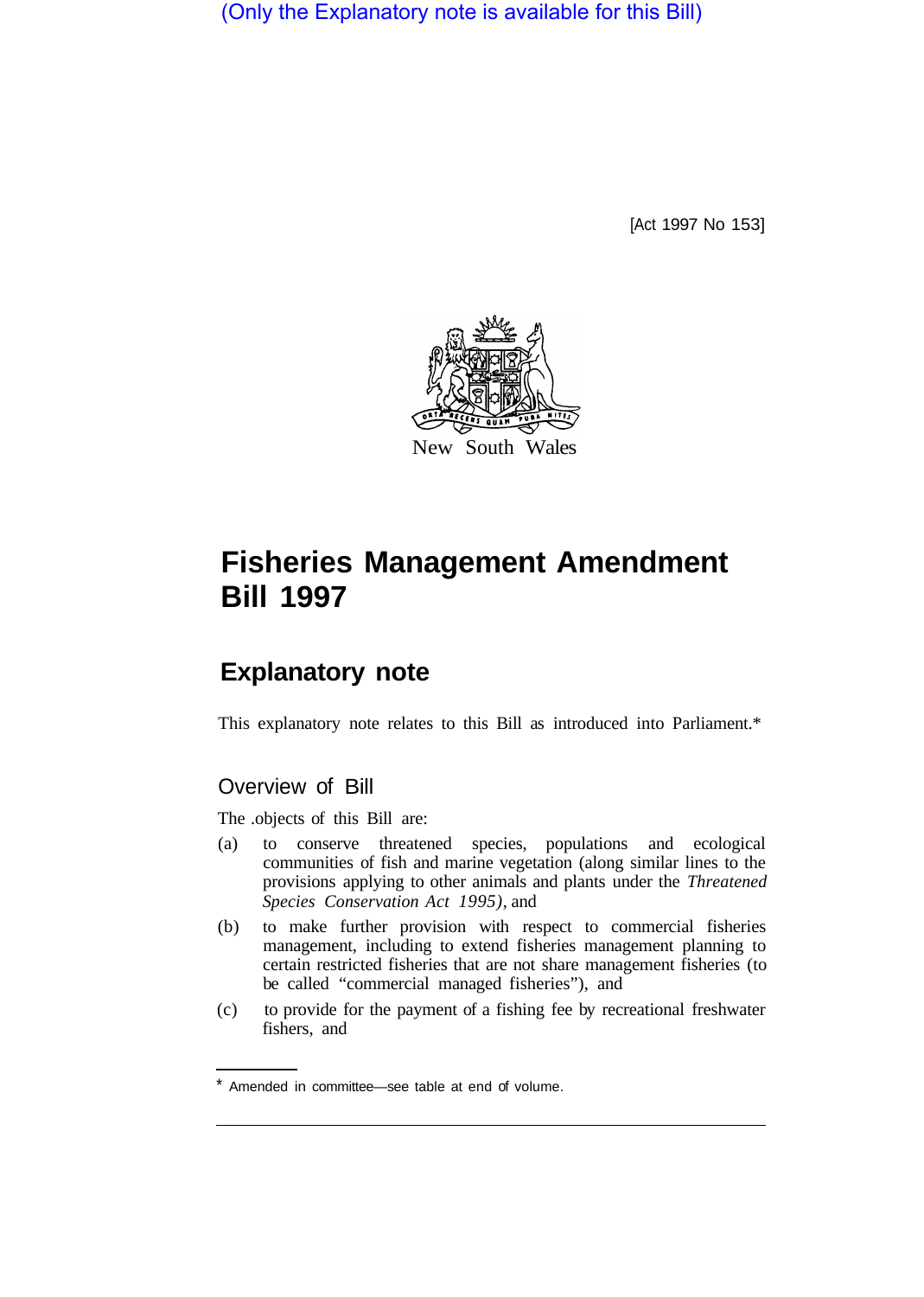Explanatory note

- (d) to establish special fisheries trust funds with respect to fishing fees and other fees and charges collected by NSW Fisheries, and
- (e) to regulate charter boat fishing, and
- (f) to make other miscellaneous changes to the *Fisheries Management Act 1994* and certain other Acts.

# Outline of provisions

**Clause 1** sets out the name (also called the short title) of the proposed Act.

**Clause 2** provides for the commencement of the proposed Act on a day or days to be appointed by proclamation.

**Clause 3** is a formal provision giving effect to the amendments to the *Fisheries Management Act 1994* set out in Schedules 1–6.

**Clause 4** is a formal provision giving effect to the consequential amendments of other Acts set out in Schedule 7.

#### **Schedule 1 Amendments relating to threatened species conservation**

**Schedule l [l]** revises the objects of the Principal Act in light of the inclusion of measures to conserve threatened species. The principal objects will become the conservation of fish stocks and key fish habitats and of threatened species and the promotion of ecologically sustainable development. Consistently with those objects, the Principal Act is intended to promote commercially viable fishing and aquaculture industries, promote quality recreational fishing opportunities and appropriately share fishing resources between users.

**Schedule 1 [2]** inserts some relevant definitions for the purposes of the Principal Act.

**Schedule 1 [3]** extends the provisions for the issue of special permits to take fish for research or other authorised purposes to the taking of marine vegetation.

**Schedule 1 [4]** and **[5]** make consequential amendments.

**Schedule 1 [6]** ensures that the existing provisions of the Principal Act for habitat protection plans may be utilised for the purposes of protecting critical habitat of threatened species, populations and ecological communities declared under proposed Part 7A.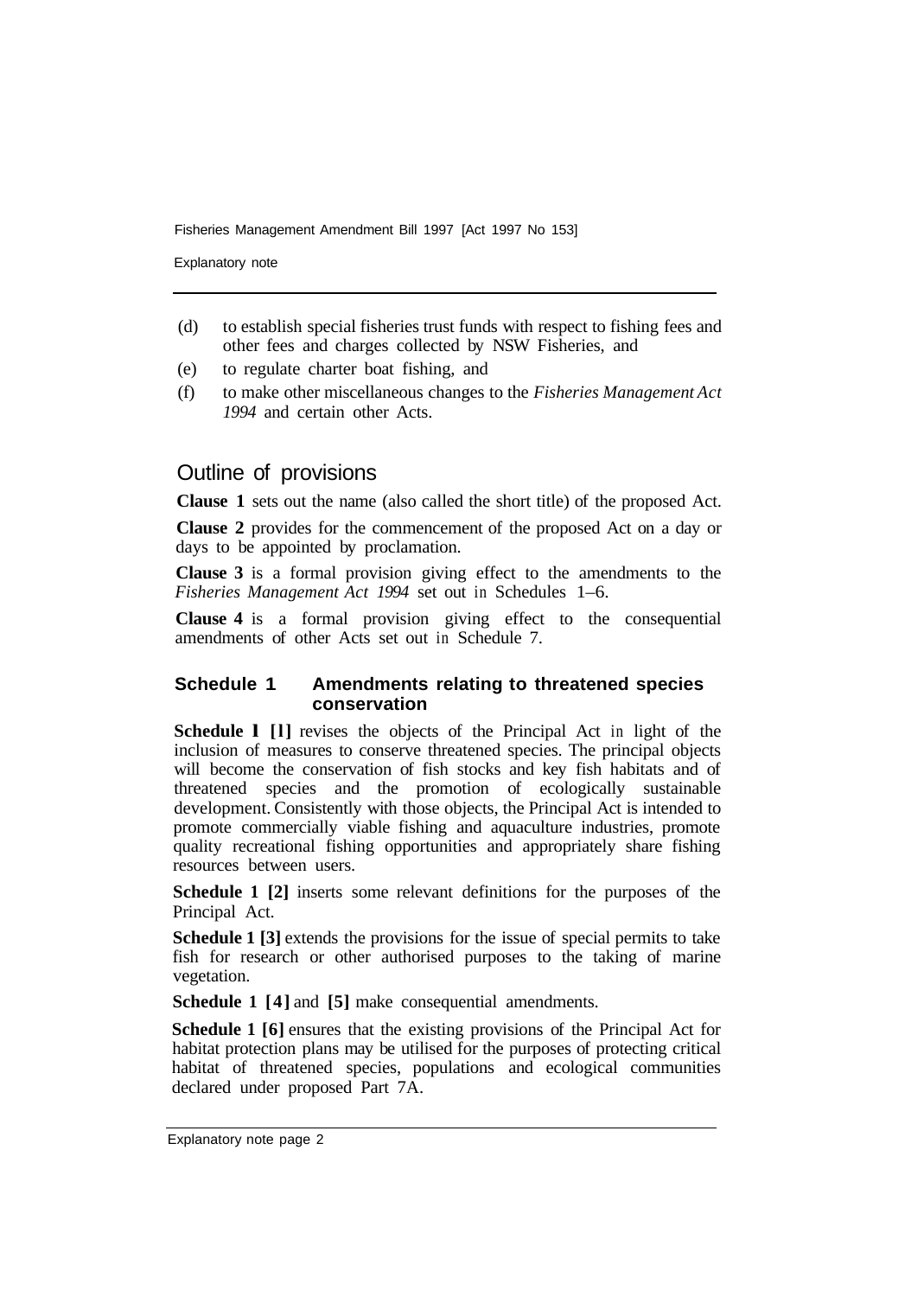Explanatory note

**Schedule 1 [7]** replaces the existing provisions relating to the protection of mangroves, seagrasses and other prescribed marine vegetation so as to enable marine vegetation that does not qualify for threatened species protection to be protected from any harm or from commercial harvesting or (as at present) to be protected by the need for a Ministerial permit before it is harmed. Other changes are made to the existing provisions (including an increase in the maximum penalty for an offence).

**Schedule 1 [8]** makes a consequential amendment.

**Schedule 1 [9]** inserts Part 7A into the Principal Act dealing with the conservation of threatened species, populations and ecological communities of fish or marine vegetation.

**Division 1 of Part 7A (Preliminary)** contains provisions that set out the particular objects of the Part and define terms used in the Part.

**Division 2 of Part 7A (Listing)** provides for the identification, and classification, of the species, populations and ecological communities of fish or marine vegetation with which the Part is concerned. It also provides for the identification of key threatening processes that are most likely to jeopardise the survival of those species, populations and ecological communities. To this end, Division 2 provides for the listing:

- in Schedule 4 to the Principal Act, of endangered species, endangered populations and endangered ecological communities and species that are presumed to be extinct, and
- in Schedule 5, of vulnerable species, and
- in Schedule 6, of key threatening processes.

Appropriate listings are to be made by the Governor by proclamation following a decision made by the Minister on recommended listings prepared by a Fisheries Scientific Committee after a process of public consultation.

Subdivision 1 of Division 2 makes provision with respect to the method of listing and eligibility for listing.

Subdivision 2 of Division 2 describes the process by which items may be added to or omitted from lists, and makes provision for public participation in that process.

**Division 3 of Part 7A (Critical habitat)** deals with the identification and declaration of the critical habitat of fish and marine vegetation. The Minister is responsible for identifying (where this is possible) habitat that is critical to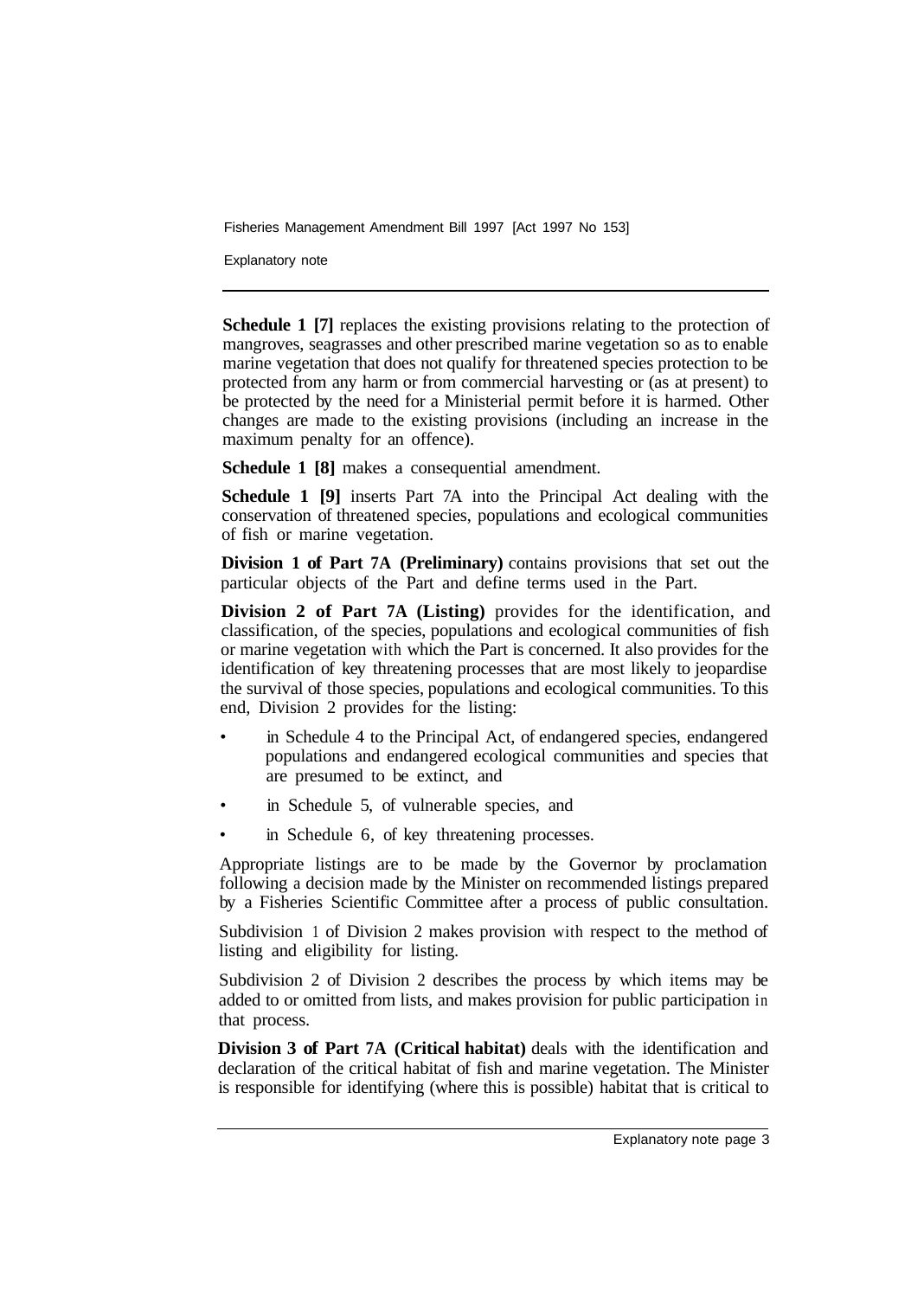Explanatory note

the survival of endangered species, populations and ecological communities. The Division provides for the process by which any such critical habitat is to be identified and declared, and makes provision for public participation in the process and the participation of the Fisheries Scientific Committee, relevant public authorities, landholders and others. The Division provides also for the preparation, publication and other dissemination of maps of critical habitat, and the maintenance of a register of critical habitat.

**Division 4 of Part 7A (Offences)** creates offences of harming (or buying, selling or possessing) threatened species, populations or ecological communities or of damaging their critical or other habitat. The offences are similar to those in the *National Parks and Wildlife Act 1974* with respect to threatened species, populations or ecological communities of animals or plants. The offences carry significant maximum penalties (of up to 2,000 penalty units or 2 years imprisonment, or both, in the case of endangered species). The Division contains relevant defences (including those referred to in the following note on Division 6 in relation to licensing). The defences are similar to those applying to similar offences under the *National Parks and Wildlife Act 1974.* 

**Division 5 of Part 7A (Recovery and threat abatement plans)** is the first of 3 Divisions that address responses to threats to the survival of threatened species, populations and ecological communities, and their habitats. This Division deals with the preparation, approval and implementation of recovery plans for threatened species, populations and ecological communities and threat abatement plans to manage key threatening processes. The Director must prepare recovery plans and threat abatement plans. The object of a recovery plan is to promote the recovery of the threatened species, population or ecological community to which it relates to a position of viability in nature. The object of a threat abatement plan is to manage a key threatening process with a view to its abatement, amelioration or elimination. The process for preparation of plans makes provision for public participation in that process and the setting of deadlines and priorities for their preparation. The Division deals with the implementation of plans, and includes procedures for public authorities to report on their implementation of, or on proposed departures from, measures specified to be taken in the plans.

In accordance with the *Environmental Planning and Assessment Act 1979,*  the terms of plans are to be taken into account by consent authorities and determining authorities when they are considering development applications under Part 4 of that Act, or carrying out, or considering applications for approval for the carrying out, of activities under Part 5 of that Act.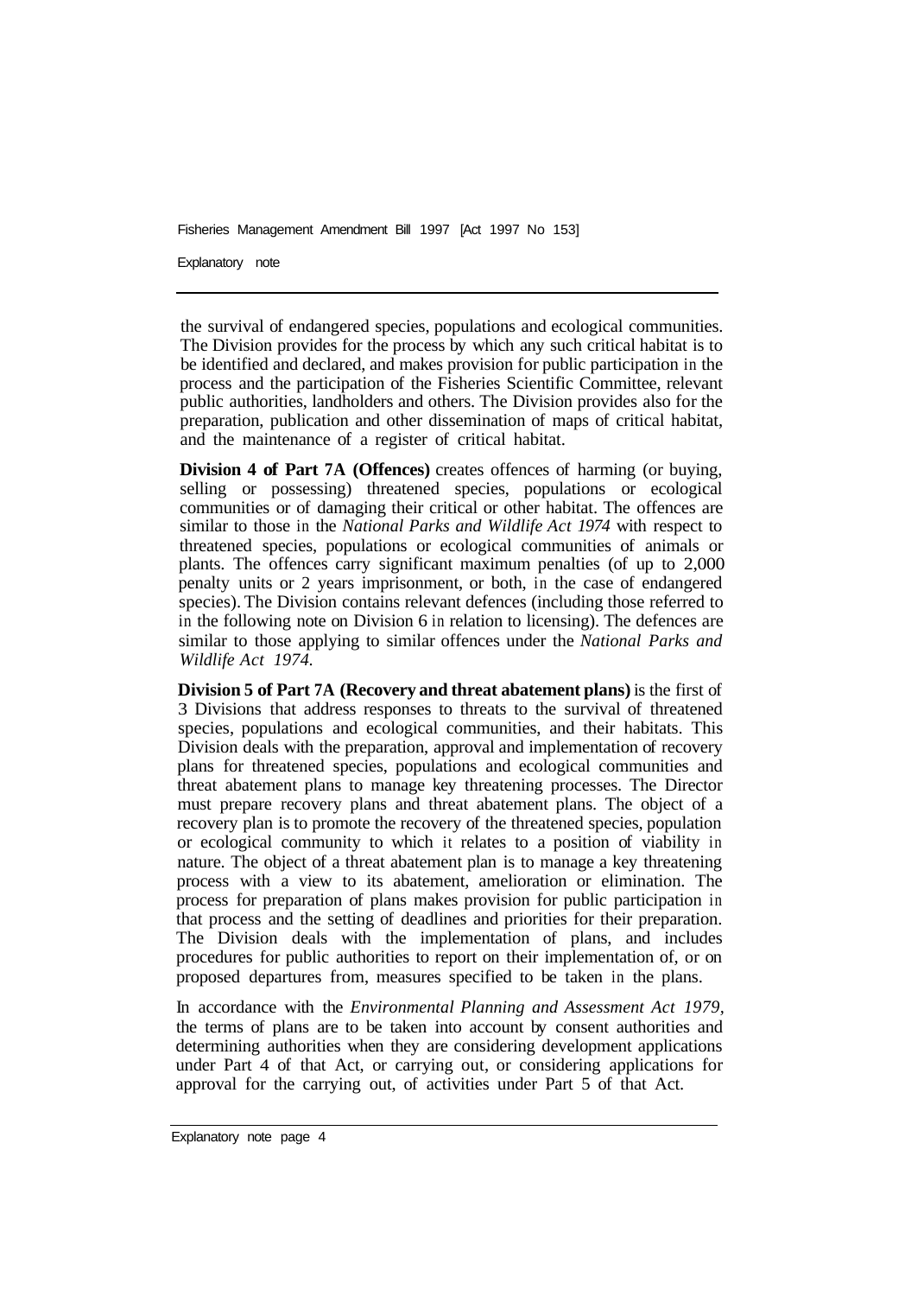Explanatory note

**Division 6 of Part 7A (Licensing)** deals with the licensing by the Director of actions that are likely:

- to harm threatened species, populations or ecological communities, or
- to damage critical habitat or other habitat of those species, populations or ecological communities.

A person does not commit an offence under Division 4 of harming threatened species, populations or ecological communities, or damaging the critical habitat or other habitat of threatened species, populations or ecological communities if (among other things) the action taken by the person is essential for the carrying out of:

- (a) development in accordance with a development consent within the meaning of the *Environmental Planning and Assessment Act 1979,* or
- (b) an activity, whether by a determining authority or pursuant to an approval of a determining authority, within the meaning of Part 5 of that Act if the determining authority has complied with that Part.

Accordingly, a licence under this Division is not required for the taking of action that is so authorised under the *Environmental Planning and Assessment Act 1979.* However, the same tests are applied (with the involvement of the Minister for Fisheries or the Director of NSW Fisheries) to assess the consequences of a development or an activity under that Act before a decision is made concerning it as are applied by the Director in determining whether a licence should be granted under this Division.

The Division also contains provisions about species impact Statements. These statements are employed to measure the significance of the effect of actions on threatened species, populations or ecological communities, or their habitats. A species impact statement must be lodged with an application for a licence under this Division if the Director determines that the action proposed is likely to significantly affect threatened species, populations or ecological communities, or their habitats. A similar requirement applies when a development application is lodged, or an activity proposed, under the *Environmental Planning and Assessment Act 1979* over critical habitat or when the development or activity is likely to significantly affect threatened species, populations or ecological communities, or their habitats.

Subdivision 1 of the Division deals with the grant of licences, including the making of applications, fees, determinations as to whether actions proposed will significantly affect threatened species, populations or ecological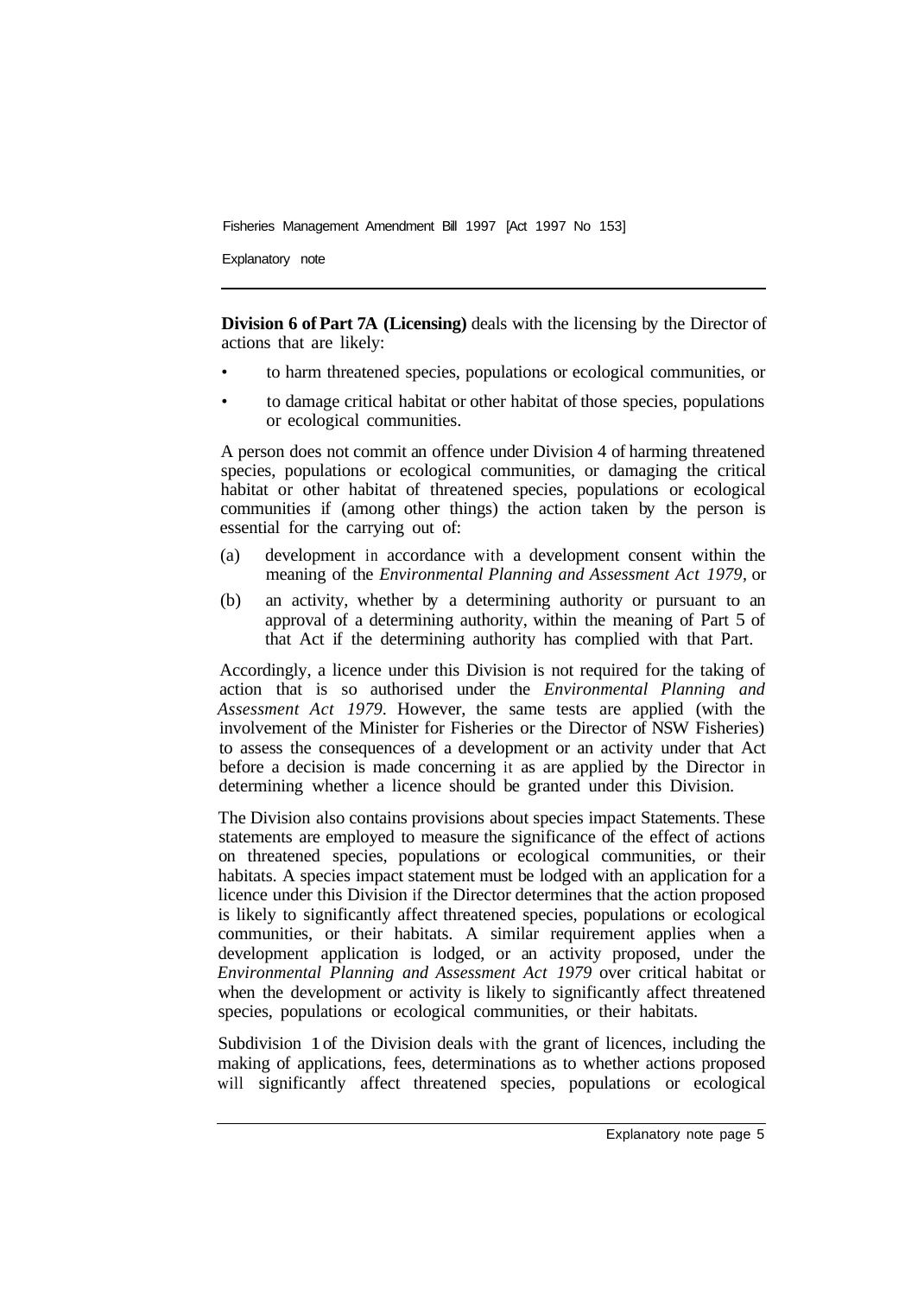Explanatory note

communities, publication of applications and the making of submissions concerning them, and matters that the Director must take into account before granting licences and appeals.

Subdivision 2 of the Division deals with the form and content of species impact statements and the notification of the Director's requirements as to their preparation. It also makes provision for the accreditation of persons to prepare assessments of species impact statements.

**Division 7 of Part 7A (Stop work orders)** deals with the making of stop work orders by the Director to enable measures to be taken to conserve threatened species, populations and ecological communities, and their habitats. The Division contains provisions for appeals, consultations about modification of detrimental action and recommendations for the taking of further protective action.

**Division 8 of Part 7A (Joint management agreements)** deals with joint management agreements between the Director and other public authorities to manage or regulate actions on land that may jeopardise the survival of threatened species, populations or ecological communities, or their habitats. The Division contains provisions for the preparation, content and publication of joint management agreements, and provides for the review of those agreements, and the performance of parties to them, by the Fisheries Scientific Committee.

**Division 9 of Part 7A and Schedule 6A (Fisheries Scientific Committee)**  establishes, and describes the functions, membership and procedure of, the Fisheries Scientific Committee. The Division provides that the Committee is not subject to Ministerial control or direction.

**Schedule 1 [10]–[18]** make consequential, savings, transitional and other minor amendments.

**Schedule 7 (Consequential amendment of other Acts)** contains amendments to the *Environmental Planning and Assessment Act 1979* that will be integrated with, and complement, the above provisions. Those amendments require (among other things) that:

- (a) critical habitat be identified in environmental planning instruments, and
- (b) consent authorities and determining authorities must, when considering proposed development or an activity (within the meaning of that Act) assess whether it is likely to significantly affect threatened species, populations and ecological communities, or their habitat, and if a significant effect is likely, to require the preparation of a species impact statement in accordance with the above requirements, and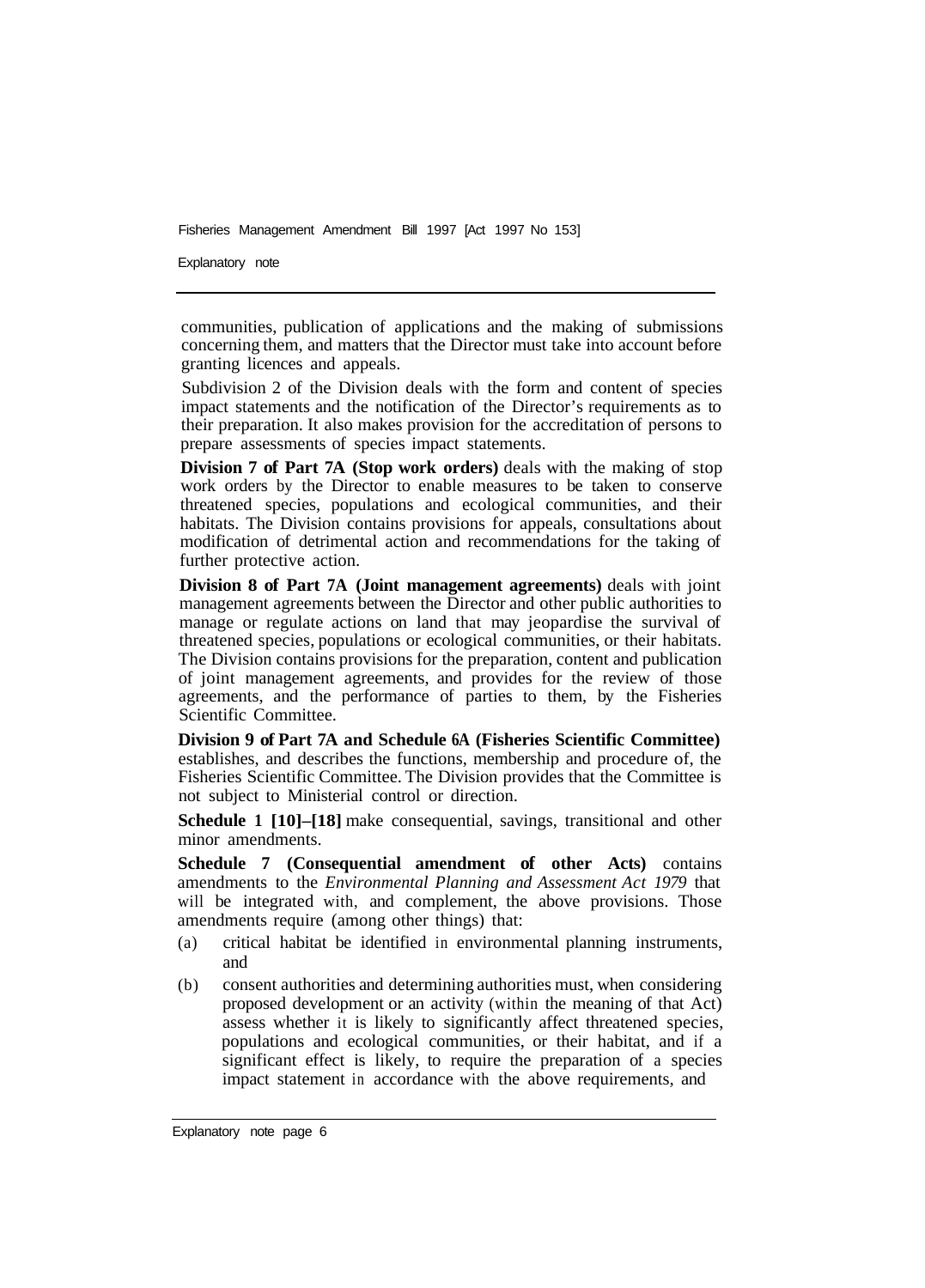Explanatory note

- (c) consent authorities and determining authorities must, when considering proposed development or an activity, have regard to a relevant recovery plan or threat abatement plan, and
- (d) a regime for concurrence and consultation between consent authorities and determining authorities and the Minister administering the *Fisheries Management Act 1994* or the Director of NSW Fisheries be instituted to aid the assessment process.

The Schedule also contains amendments to the *Threatened Species Conservation Act 1995* to include in the provisions relating to biodiversity strategy the Minister administering the *Fisheries Management Act 1994* and the Director of NSW Fisheries and to reconstitute the Biological Diversity Advisory Council so as to include members with expertise in fish and marine vegetation.

# **Schedule 2 Amendments relating to commercial fisheries management**

**Schedule 2 [1]–[7]** make consequential amendments.

**Schedule 2 [8]** allows the regulations to exclude the making of an appeal to the Share Appeal Panel in respect of a determination of catch history in a share management fishery that was a commercial managed fishery or restricted fishery. At present, the regulations under the Principal Act provide for the review of catch history determinations in those fisheries.

**Schedule 2 [9]** inserts Part 3A into the Principal Act to provide for certain limited access or restricted fisheries to become commercial managed fisheries. The Part extends to this new category of fishery the fisheries management planning provisions applying to share management fisheries. Access to a commercial managed fishery is limited to persons who have an endorsement on their commercial fishing licence, or their commercial fishing boat licence, that authorises them to take fish for sale in the fishery. If a fishery is declared to be a commercial managed fishery, the Minister must, as soon as practicable, arrange for the preparation of a management plan for the fishery. The Minister is required to consult the public and industry before making the plan. The plan prevails over other regulations and closures relating to the fishery. The existing restricted fisheries that become commercial managed fisheries on the commencement of Part **3A** are as follows:

- (a) ocean prawn trawl restricted fishery,
- (b) ocean fish trawl restricted fishery,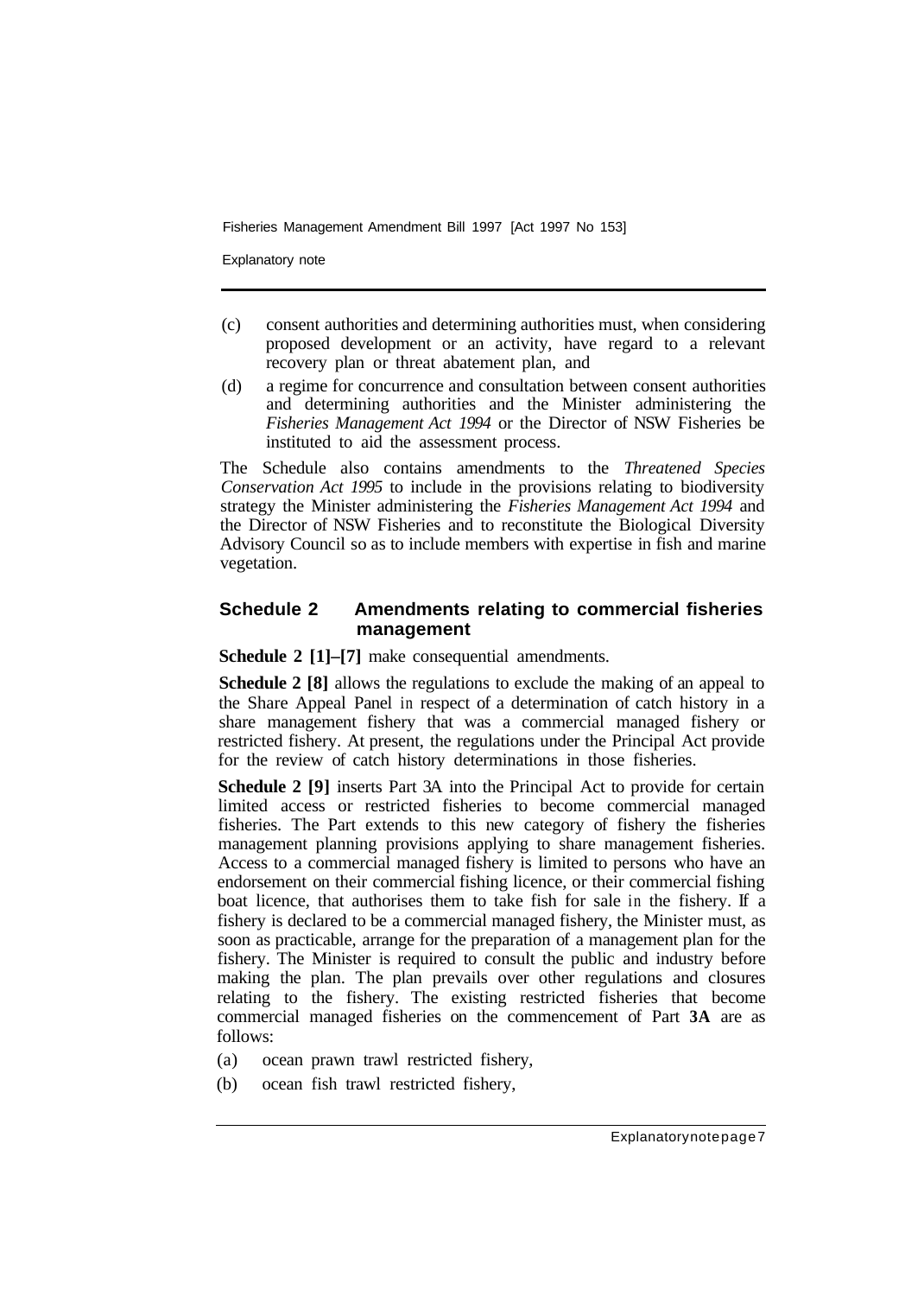Explanatory note

- (c) ocean trap and line restricted fishery,
- (d) estuary general restricted fishery,
- (e) estuary prawn trawl restricted fishery,
- (f) ocean hauling restricted fishery.

**Schedule 2 [10]–[13]** make consequential amendments. In particular they ensure that Management Advisory Committees may be established for commercial managed fisheries and they enable fisheries management plans to make requirements relating to the registration of the crew of vessels that are separate from the current general requirements.

#### **Schedule 3 Amendments relating to recreational freshwater fishing fee**

**Schedule 3 [l]** inserts definitions of *freshwater* and *recreational freshwater fisher* into the Principal Act.

**Schedule 3 [2]** inserts proposed Division 4A into Part 2 of the Principal Act (proposed sections 34A–34I) to provide for the payment of a fishing fee by recreational freshwater fishers.

Proposed section 34A defines relevant expressions.

Proposed section 34B imposes the fishing fee.

Proposed section 34C provides that all recreational freshwater fishers are liable to pay the fishing fee, other than specified classes of persons such as:

- (a) fishers under 18 years of age, or
- (b) fishers using fish-out ponds operating under aquaculture permits, or
- (c) aboriginal fishers, or
- (d) fishers excluded by regulation or fishing from waters so excluded.

Proposed section 34D sets the relevant periods for which fishing fees may be paid at 28 days, 12 months and 3 years (or such other periods as are prescribed by the regulations).

Proposed section 34E provides for the amount of the fishing fee, being \$10 for a 28 day period, \$25 for a 12 month period and \$70 for a 3 year period (or such other amount as is prescribed by the regulations).

Proposed section 34F provides for reductions in the fishing fee as may be authorised by the regulations.

Proposed section 34G provides for the issue of official receipts to persons who pay fishing fees.

Explanatory note page 8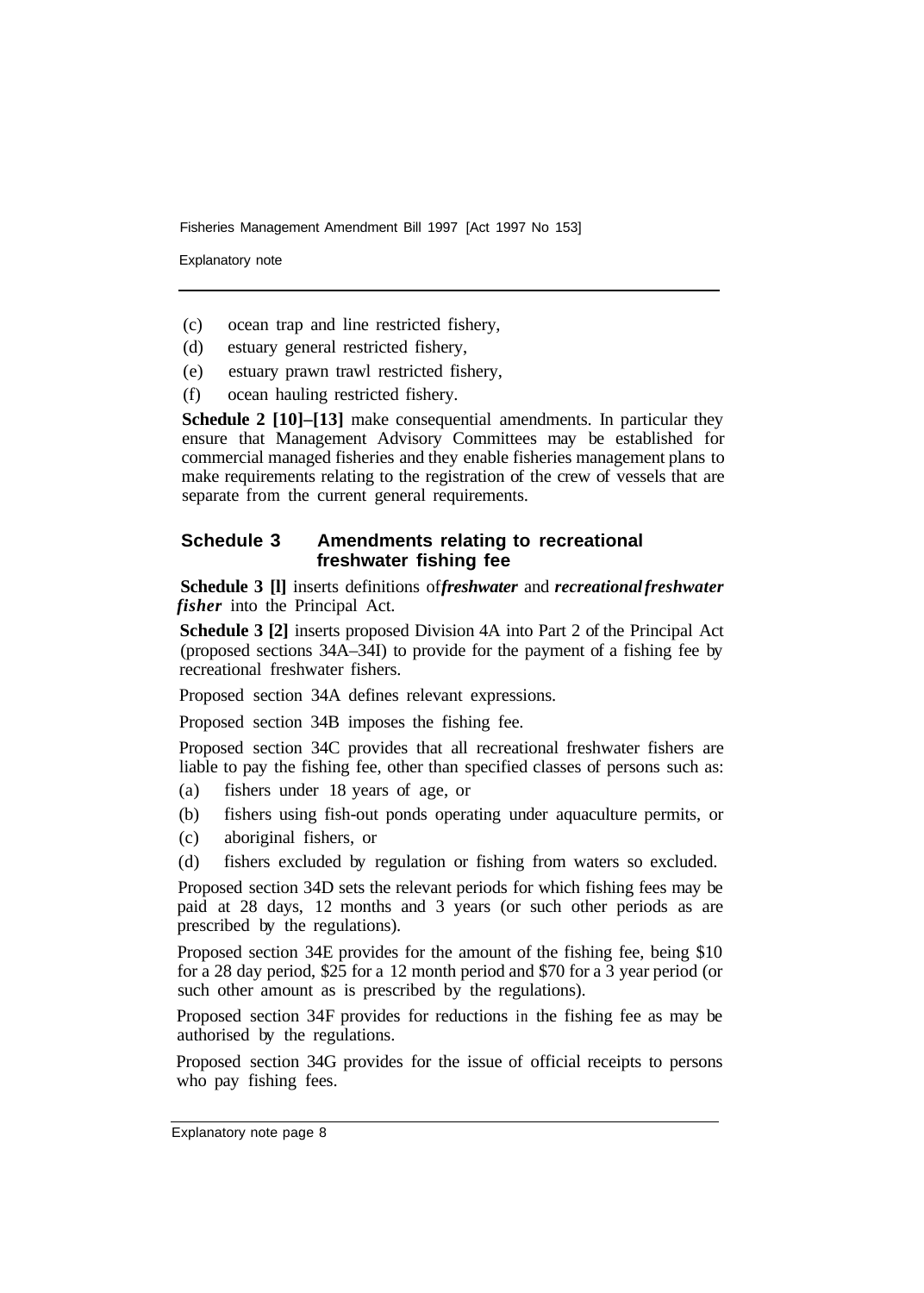Explanatory note

Proposed section 34H provides for arrangements to be made for authorised agents to receive payments of fishing fees and issue official receipts. Such agents may be paid a commission for doing so.

Proposed section 34I makes it an offence for a recreational freshwater fisher to take fish without paying the relevant fishing fee or to take fish without being in possession of the official receipt for the payment of that fee.

Schedule 3 [3] enables a fisheries officer to demand the production of an official receipt for payment of a fishing fee by a recreational freshwater fisher who is required to pay that fee.

## **Schedule 4 Amendment relating to special fisheries trust funds**

**Schedule 4** inserts proposed Division 3 into Part 8 of the Principal Act (proposed sections 232–239A) to establish special fisheries trust funds. Money that would otherwise be payable to the Consolidated Fund will be payable into the relevant special fund and will be available to be applied only for the purposes authorised for the fund by this Division.

Proposed section 232 inserts a relevant definition.

Proposed section 233 establishes the following special trust funds under the control of the Minister:

- (a) a Recreational Fishing (Freshwater) Trust Fund,
- (b) a Recreational Fishing (Estuarine and Marine) Trust Fund,
- (c) a Commercial Fishing Trust Fund,
- (d) a Fish Conservation Trust Fund,
- (e) an Aquaculture Trust Fund.

Proposed section 234 relates to payments into and out of the Recreational Fishing (Freshwater) Trust Fund. Generally speaking recreational freshwater fishing fees will be paid into the Fund and the Fund will be used to enhance recreational freshwater fishing and other relevant management and research costs.

Proposed section 235 relates to payments into and out of the Recreational Fishing (Estuarine and Marine) Trust Fund. Generally speaking fees obtained from recreational estuarine and marine fishers will be paid into the Fund and the Fund will be used to enhance their fishing opportunities and other relevant management, compliance and research costs.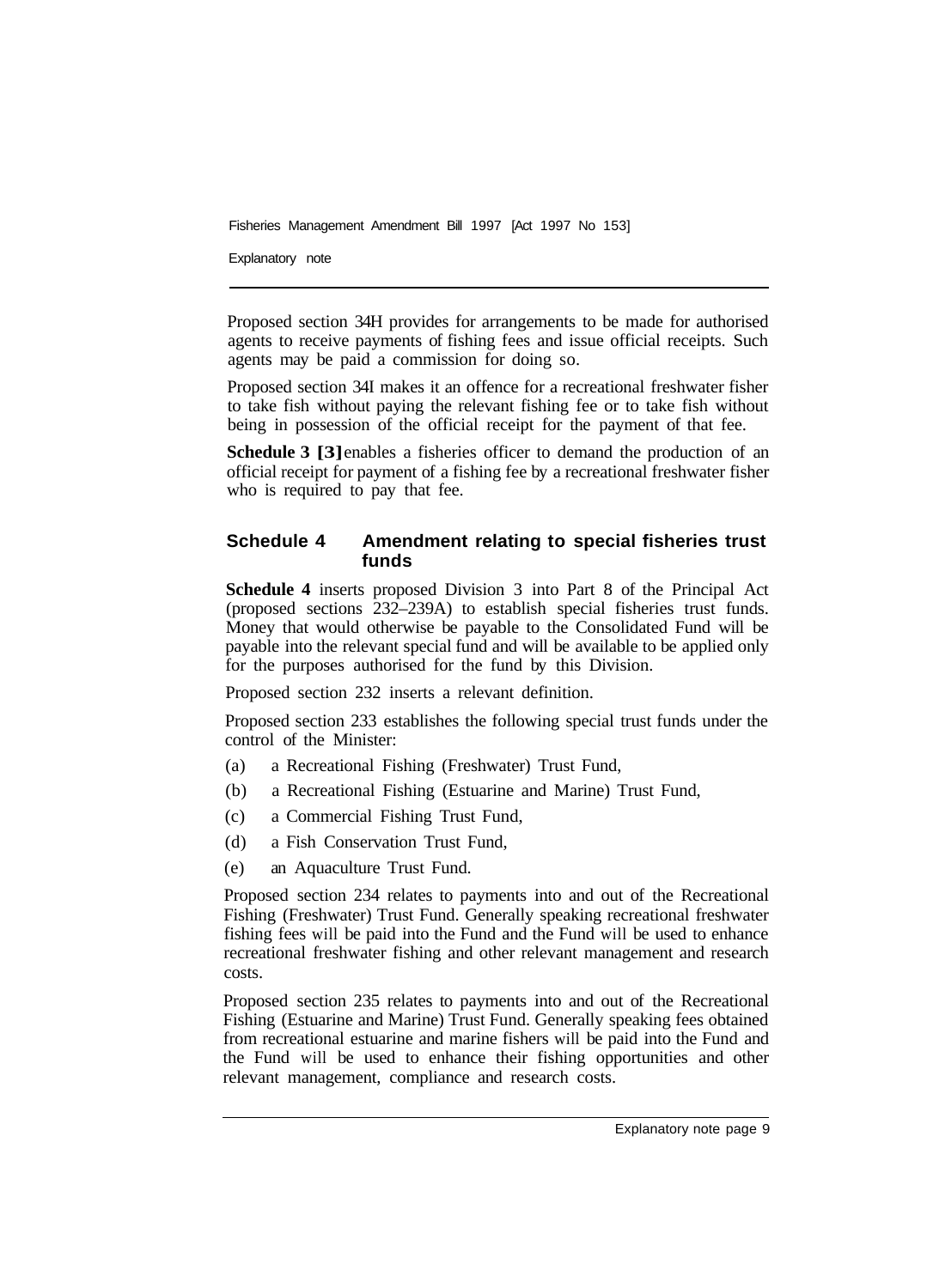Explanatory note

Proposed section 236 relates to payments into and out of the Commercial Fishing Trust Fund. Generally speaking fees obtained from commercial fishers will be paid into the Fund and the Fund will be used for relevant management, compliance and research costs.

Proposed section 237 relates to payments into and out of the Fish Conservation Trust Fund. Generally speaking fees obtained in connection with the exercise of conservation functions under the Principal Act will be paid into the Fund and the Fund will be used to enhance fish habitat and for relevant management, compliance and research costs.

Proposed section 238 relates to payments into and out of the Aquaculture Trust Fund. Generally speaking fees obtained from persons engaged in aquaculture (including rental from aquaculture leases) will be paid into the Fund and the Fund will be used for relevant management, compliance and research costs.

Proposed section 239 requires an annual report to Parliament on the application of money in the special fisheries trust funds.

Proposed section 239A provides for the investment of money in the special fisheries trust funds.

#### **Schedule 5 Amendments relating to charter fishing boats**

**Schedule 5 [l]** inserts a relevant definition of *charter fishing boat licence.* 

**Schedule 5 [2]** inserts proposed Part 4A into the Principal Act (proposed sections 127A–127F) with respect to charter fishing management and, in particular, the licensing of charter fishing boats.

Proposed section 127A defines *charter fishing boat.* 

Proposed section 127B provides that the regulations may declare that all or any particular class of charter fishing boats are required to be licensed. The proposed section makes it an offence for a person to be the master of an unlicensed charter fishing boat that is required to be licensed or for the owner of such an unlicensed boat to permit it to be so used.

Proposed section 127C makes provision with respect to charter fishing boat licences. The proposed section will enable the Minister to give effect to restrictions on licences imposed by a prescribed management plan for the industry.

Proposed section 127D allows (subject to conditions) a licensed commercial fishing boat also to be licensed as a charter fishing boat.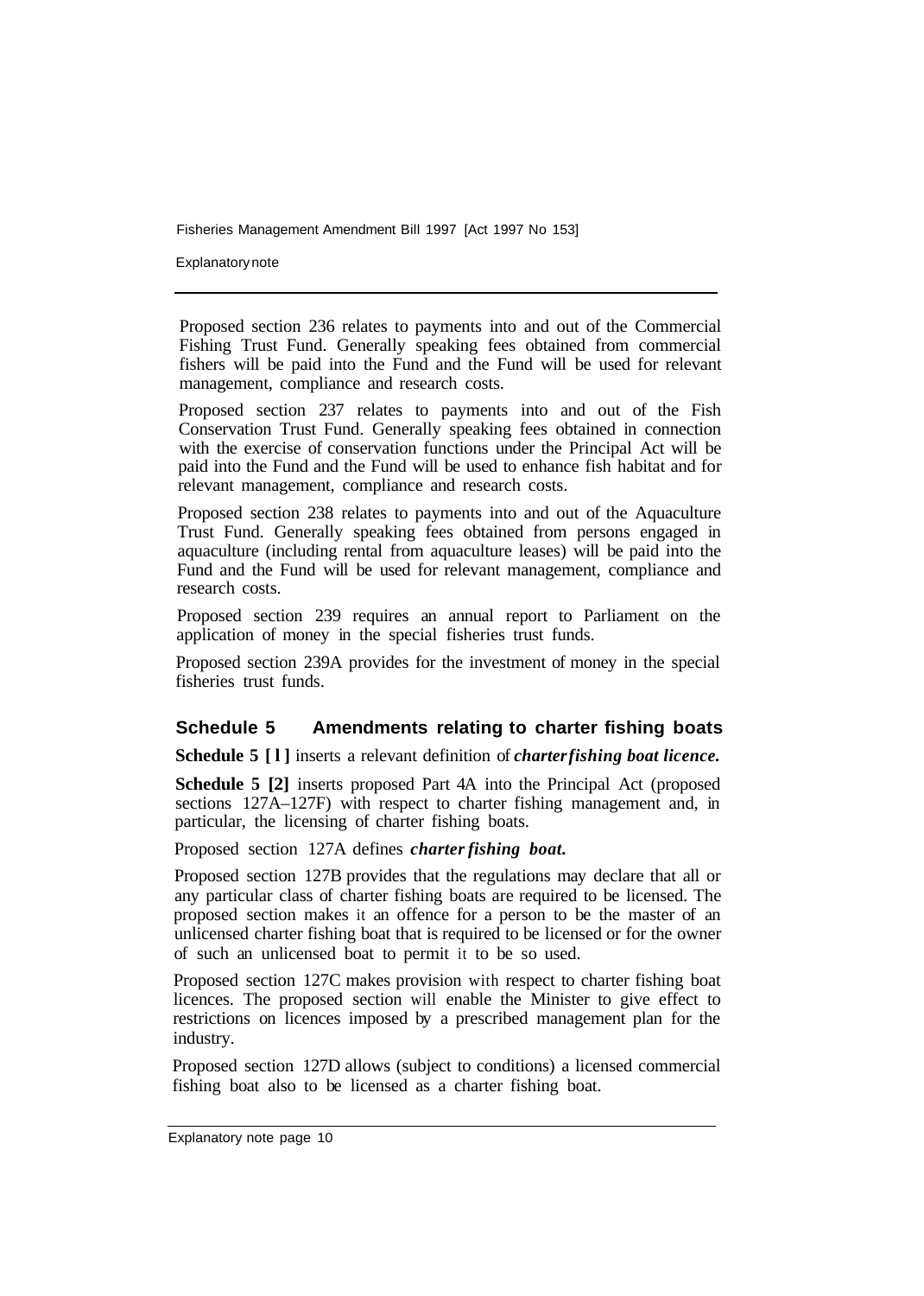Explanatory note

Proposed section 127E makes provision for masters of licensed and other charter fishing boats to keep records of fish taken by recreational fishers on the boat.

Proposed section 127F confers the same rights of appeal with respect to charter fishing boat licences as are conferred with respect to commercial fishing boat licences.

#### **Schedule 6 Miscellaneous amendments**

**Schedule 6 [I]** inserts a definition for the purposes of the proposed amendments relating to noxious marine vegetation (Schedule 6  $[24]$ – $[37]$ ).

**Schedule 6 [2]** inserts a definition of *process* for the purposes of the Principal Act.

**Schedule 6 [3]** corrects a ranging error in the text of the definition of *take.* 

**Schedule 6 [4]** ensures that restrictions on the taking of fish to sale extend to the taking of fish for use as bait in taking fish for sale.

**Schedule 6 [5]** excludes, from the definition of *fish* in the Principal Act, freshwater as well as marine mammals (such as platypuses). As a consequence such mammals will be subject to control under the *National Parks and Wildlife Act 1974.* 

**Schedule 6 [6]** and **[7]** enable bag limits to be set by reference to a class of fish as well as a specific species of fish.

**Schedule 6 [8]–[10]** remove one of the defences to the offence of possessing protected fish or of selling fish protected from commercial fishing, namely, the defence that the fish were taken lawfully from waters to which the Act does not apply. The amendments also make it clear that those offences extend to fish taken from Commonwealth waters and other waters outside New South Wales.

**Schedule 6 [11]** and **[12]** amend the offence of having possession of fish taken in contravention of the Act to extend the offence to fish taken in contravention of a law of the Commonwealth or of another State or Territory.

**Schedule 6 [13]–[16] extend from 1 year to 5 years the period that the seller** of a large quantity of fish (currently between 2kg and 10kg depending on the type of fish) must retain prescribed records relating to the sale of the fish.

**Schedule 6 [17]** and **[19]** make it clear that the offence of not keeping the requisite record about the sale or possession of those large quantities of fish (or not producing the record to a fisheries officer) applies whether or not the fish were taken from New South Wales waters.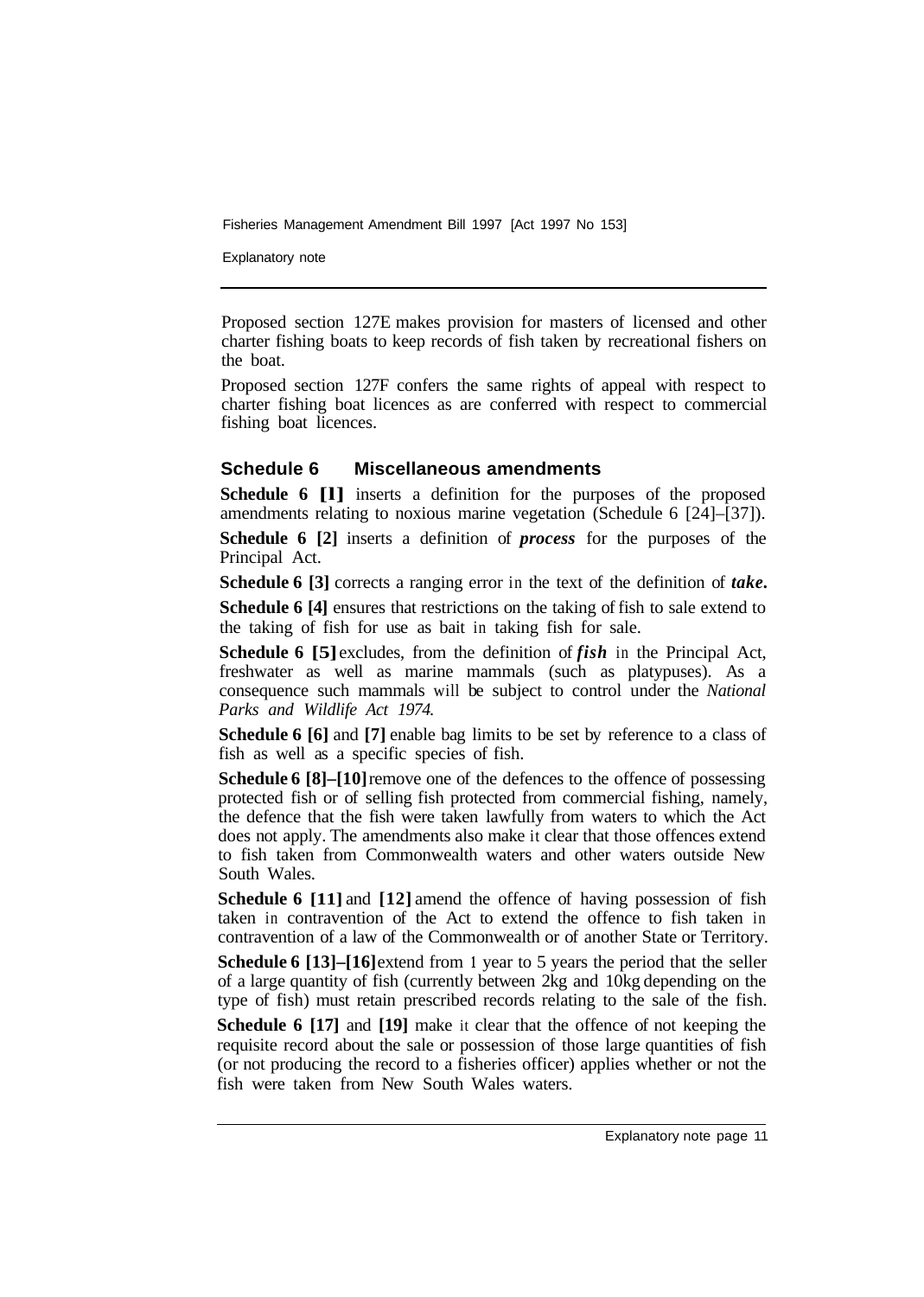Explanatory note

**Schedule 6 [18]** makes it clear that the offence of not keeping the requisite record about the possession of those large quantities of fish (or not producing the record to a fisheries officer) applies to a person who is transporting fish for reward.

**Schedule 6 [20]** inserts provisions that will enable the Minister to enter into agreements with other States (in accordance with similar arrangements under the Principal Act with respect to the Commonwealth) for the purpose of co-operation in the carrying out of the objects of the Principal Act.

**Schedule 6 [21]** makes it an offence to obstruct a person carrying out a survey of an aquaculture leased area.

**Schedule 6 [22]** enables the Minister to declare a disease of fish, which enables quarantine and other measures to be imposed, in urgent cases by publication in the media instead of only by regulation.

**Schedule 6 [23]** extends the power of the Minister, or a court convicting a person of an offence, to order remedial work to rectify damage from illegal dredging or reclamation work under Part 7 to order remedial work to rectify damage from other contraventions of that Part relating to the protection of mangroves, seagrasses and other marine vegetation and spawning beds.

**Schedule 6 [24]–[37]** extend the provisions of the Principal Act relating to the declaration and control of noxious fish to noxious marine vegetation.

**Schedule 6 [38]** makes it clear that the provisions of section 218 of the Principal Act relating to the provision of fishways or by-passes extend to floodgates and to intermittent watercourses.

**Schedule 6 [39]** enables bonds or other financial guarantees to be required as a condition of permits required under the fish habitat protection provisions of Part 7 of the Principal Act.

**Schedule 6 [40]** authorises and requires the Roads and Traffic Authority to provide information relating to vehicles to fisheries officers investigating offences under the Principal Act.

**Schedule 6 [41]** enables a fisheries officer to seize a motor vehicle in the same situations that the officer may currently seize a vessel.

**Schedule 6 [42]** enables a fisheries officer to return live fish that the officer has seized to the water.

**Schedule 6 [43]** enables the making of savings and transitional regulations as a consequence of the enactment of the proposed Act.